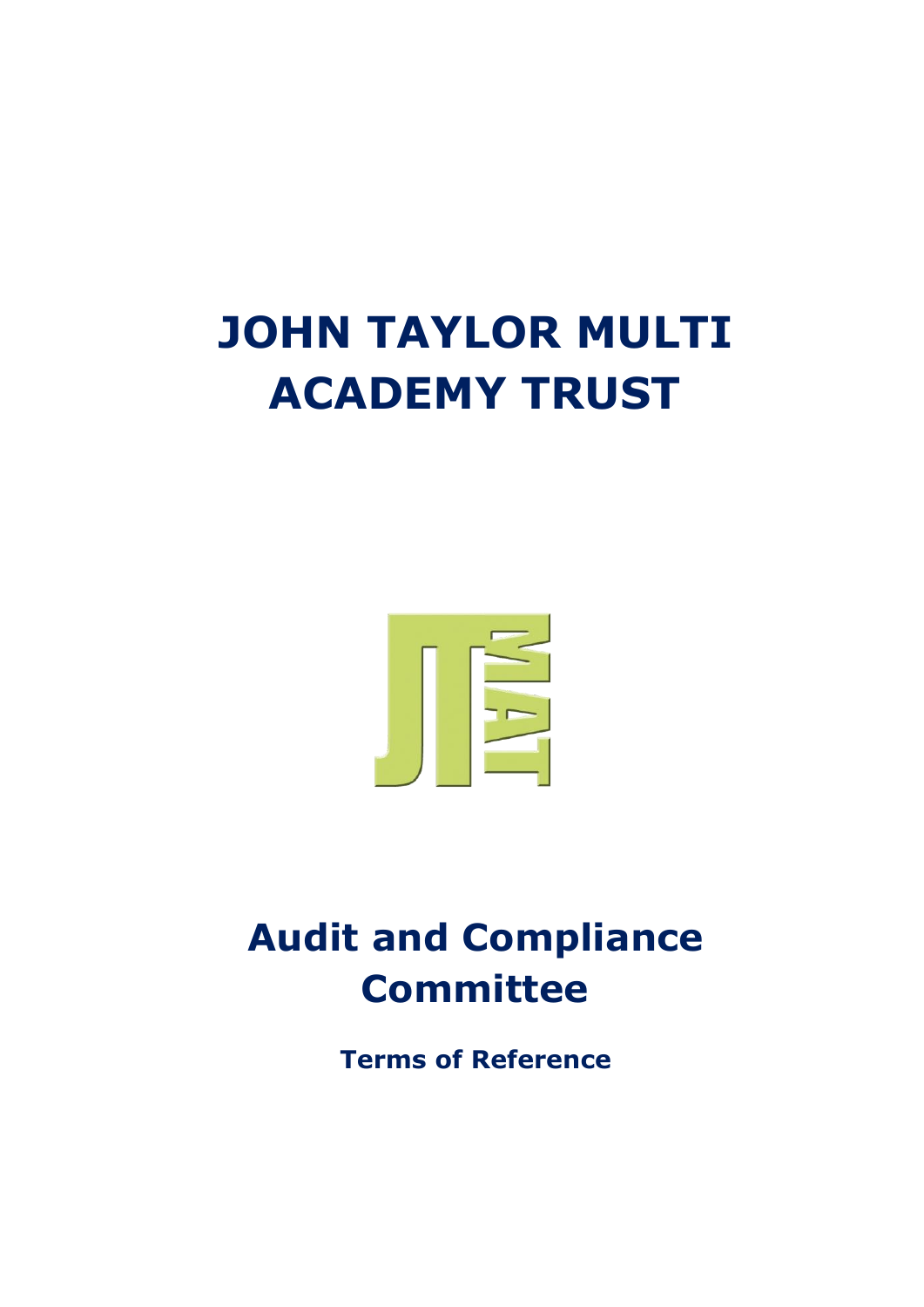## **1. Terms of Reference**

John Taylor Multi Academy Trust has established an Audit and Compliance committee to maintain an oversight of the Academy Trust's governance, compliance, risk management, internal control and value for money framework. This oversight extends to all schools within the Trust and includes an oversight of all information and/or returns that affect funding. The Committee will report its findings annually to the MAT Board as a critical element of the Trust's annual reporting requirements. The Audit and Compliance committee has no executive powers or operational responsibilities/duties.

- a) The Audit and Compliance committee is authorised to obtain outside legal or independent professional advice as it considers necessary, normally in consultation with the Chair of the MAT Board. The Trust Board may co-opt one additional member to the Audit and Compliance committee on the basis of skills and/or experience.
- b) The Chair will be a Director of the MAT Board who will be appointed annually by the MAT Board.
- c) In the event of the absence of the Chair a member of the Audit and Compliance committee will be nominated by the committee to Chair the meeting.
- d) The quorum for the Audit and Compliance committee will be **three** non-executive Directors.

## **2. Specific Responsibilities**

- a) To recommend a Scheme of Delegation for adoption by the Trust Board, established as a formal schedule that distinguishes between matters reserved exclusively for the Directors and Members approval or decision, and matters delegated to LGB committees and individuals.
- b) To make recommendation to the Trust Board regarding the appointment of external auditors.
- c) To review the external auditors annual planning document and approve the planned audit approach.
- d) To undertake annual scrutiny of internal compliance controls that are in place across the Trust and its schools.
- e) To review the draft financial statements and audit management report and to recommend approval of the audited financial statements to the Trust Board prior to submission to the EFA by 31 December.
- f) To agree an annual programme of internal audit checks.
- g) To receive internal audit reports on the use of resources, systems of internal financial control, and discharge of financial responsibilities and report such to the Trust Board.
- h) To ensure compliance and effectiveness of the risk management process and recommending changes/amendments of those processes to the Trust Board.